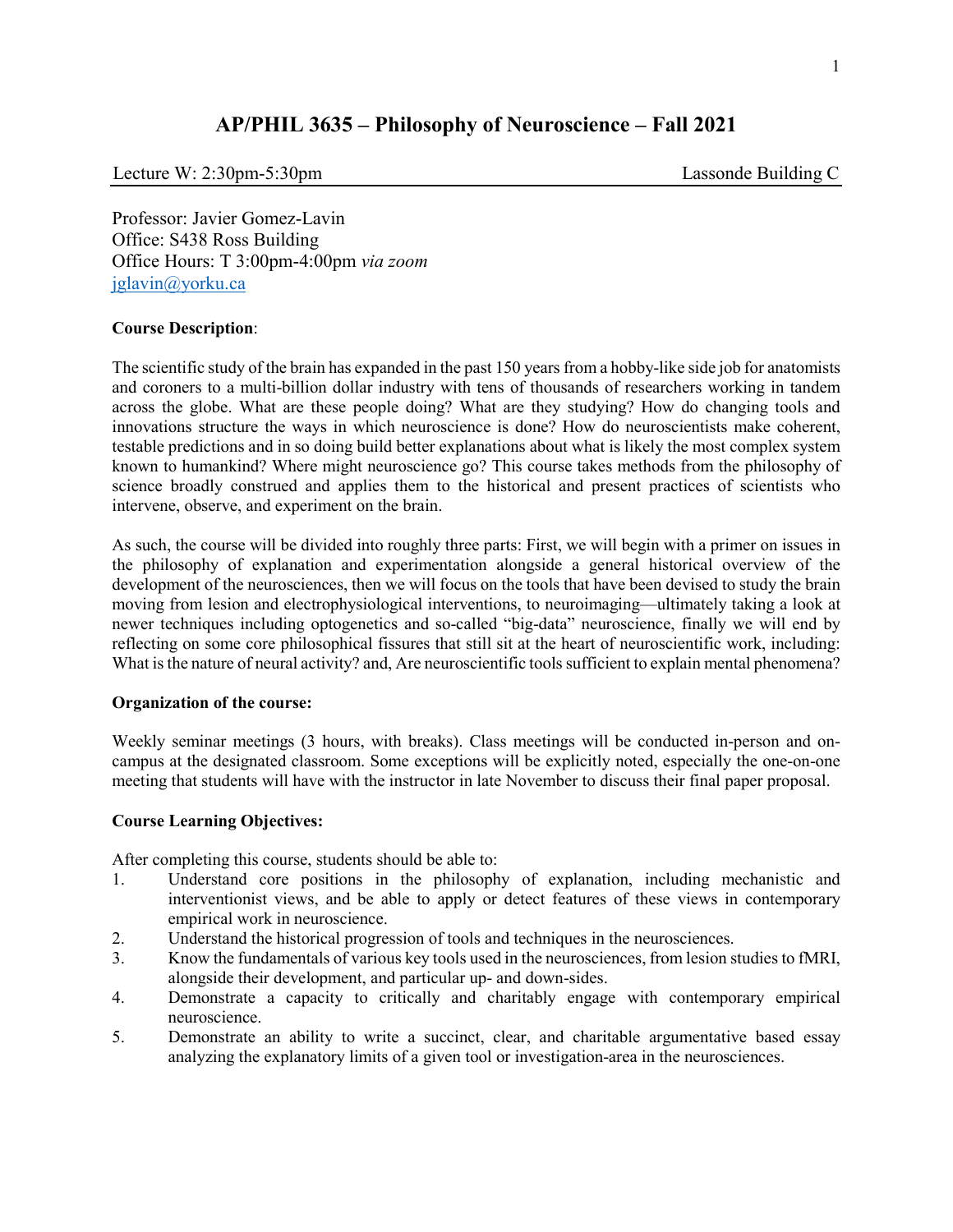#### **Course Prerequisites**:

Prerequisite / Co-requisite: At least six credits in philosophy, or permission of the instructor. NOTE: This course is not open to any student who has successfully completed or who is taking AK/AS/SC/COSC3402 3.0, AK/AS/SC/COSC44013.0, AK/AS/SC/COSC4402 3.0, AK/AS/SC/COSE4302 3.0, A

#### **Technical Requirements for Taking the Course**:

This course will have a mixture of in-person (on-campus) and online components. We expect meetings to take place in-person and on-campus throughout the Fall semester. Students should be prepared for the possibility that the some or all meetings in the course become fully remote, with meetings being hosted on Zoom, as circumstances require. In order to fully participate in Zoom meetings, students should ensure that they have access to a stable, higher-speed internet connection, as well as a computer with a webcam and microphone, and/or a smart device with these features. Students should bring such a device to class as well, in order to complete in-class, online hosted assignments as needed.

All assignments except for in-class exams, the schedule of readings, course announcements, and course policies will be posted to the eClass site for this course. All assignments—including in class quizzes—will either be submitted via eClass, a York U hosted Qualtrics link created by the instructor, or completed within the eClass interface (e.g. posting on discussion forums). The instructor will also use eClass as their primary way of communicating with students.

Students are expected to follow the most up-to-date safety protocols laid out by the Province and by York University, including completing daily screenings. For more information, see: https://www.yorku.ca/bettertogether/students/. Students should be prepared for the possibility that class be held fully remotely, via Zoom, depending on the evolving circumstances of the COVID-19 pandemic.

The instructor will attempt to record all lectures using the PANOPTO software suite integrated with the course in eClass. This should allow students who cannot attend (e.g., because of isolation procedures) to view the lecture. Additionally, those students will be required to still complete the daily quiz hosted on eClass or Qualtrics. Further details will be provided on the first day of class.

#### **Course Requirements**:

Each week will feature at least three primary readings. These are often difficult texts and will reward multiple reviews. Expect to spend at least two hours outside of class on these texts per week.

**Exams: 2 x 25%** There will be two exams throughout the semester. The first exam will be held in-class on October 20<sup>th</sup>. The Final exam has not been scheduled yet. Each exam will feature a series of short-answer and lengthier essay questions. No aids (e.g., notes, books, electronic devices etc.) are permitted unless otherwise specified by the University's Student Accessibility Services ("SAS"). Any student seeking accommodations (e.g., extra-time, alternative test-location etc.) must have communicated with SAS and completed their required procedures *prior* to the test date.

**Paper: 1 x 25%** One 1500-2500 word paper on will be due in class, as a hard-copy and submitted via eClass on December 1<sup>st</sup>. Late papers may be docked 5% of your total grade each day the paper is late (e.g., if you turn your paper in three days late, then your maximum possible paper grade is a 10/25). The paper **will be broken down and graded into component parts**. I will pass around topics and a rubric on October  $27<sup>th</sup>$ . Each student will be required to submit a choice of topics and bibliography on November  $3<sup>rd</sup>$ , and submit a 150-200 word abstract with a thesis statement on November  $10<sup>th</sup>$ . Together these will count for  $1/5$  of the paper grade. Students will be expected to submit a detailed outline November  $17<sup>th</sup>$  for a further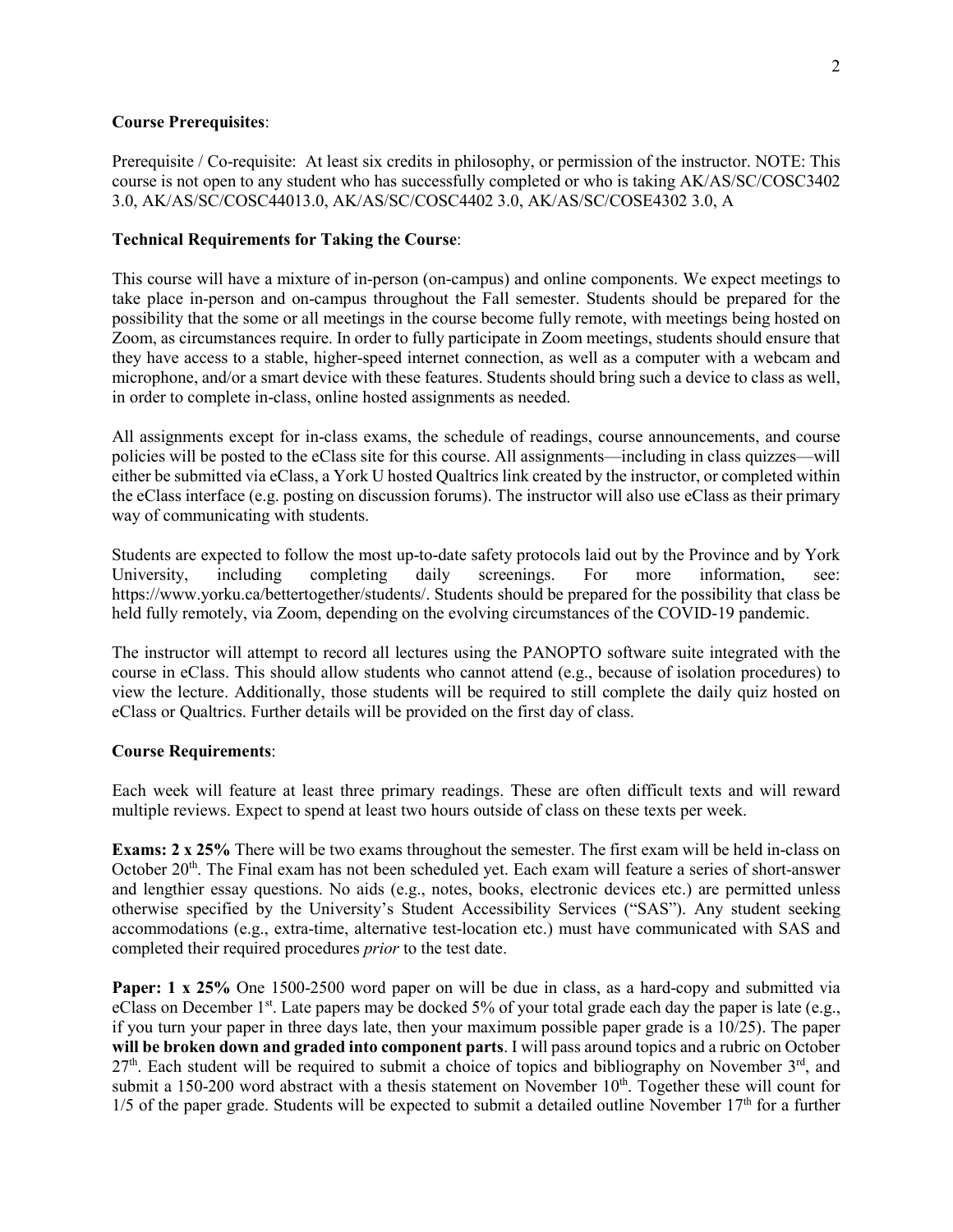1/5<sup>th</sup> of their grade. Each student will have to meet one-on-one (via zoom) with the instructor for a 15minute meeting between November 24<sup>th</sup> and November 30<sup>th</sup> (which will be scheduled in advance). Finally, the first draft will be due December  $1<sup>st</sup>$ . Rewrites may be possible. Plagiarism (e.g., using language and materials of another without proper citation) **will not be tolerated**.

**Weekly quizzes, attendance and participation: 25%** Ten short answer quizzes will be administered at the beginning of class – via an eClass or Qualtrics link. Each quiz is worth 2% of your total grade. If you have a valid excuse (e.g., illness, religious observance etc.) you will be provided a secondary link to a similar quiz to be completed within an agreed upon timeframe. You are still responsible for knowing the material covered in class (e.g., by asking other students or watching the panopto recording). The following 5% of your grade will be calculated via participation and attendance in class. You are expected to be in each class. Failure to attend, or egregious tardiness will be noted and may require a discussion about your status and future in this course.

## **Policies:**

- I only allow incompletes for genuinely extraordinary reasons.
- I do not provide extra-credit opportunities.
- Keep in mind that I may not respond to your email outside of business hours (e.g., in the evening, over holidays, or during weekends).
- **Plagiarism and Cheating**: Under no circumstances will plagiarism or cheating be tolerated.

**Attendance**: Attendance is mandatory, with exceptions due to illness, permitted excuses as required by university policy, and failure to pass the YU screen daily screening. In the event you cannot attend in person class, you must still complete the daily quiz during the start of our class time, as it will be made unavailable shortly afterwards. You would also be strongly advised to consult the recorded PANOPTO lecture, if available. If you continuously miss class, I may contact you to discuss options for your future in the course. Attendance and active engagement are the keys to successfully completing the course.

**Exam makeups**: Alternative arrangements and makeups will not be allowed, except as required by university policy: e.g., if you fail the screening or the course is required to move online, alternative arrangements (e.g., an essay exam delivered via eClass or Qualtrics) will be devised.

**Assignment Submissions**: Assignments will be submitted via eClass or qualtrics. Additionally, I will request that you print out and hand in hardcopies of your papers and their subcomponents at the relevant point in the semester.

**Papers:** Late papers may be accepted at the instructor's discretion, if there are circumstances calling for an extension. Papers turned in late without reasonable mitigating circumstances will incur at least a 10% reduction in your score. It best that you contact me as soon as possible if you're going to be late (preferably before the due date).

**Contacting the instructor**: You should contact the instructor via email or the eClass direct message function. Please note that we will be responding to messages within 24 hours during working days (i.e. not on weekends or holidays).

**Academic honesty and integrity:** In this course, we strive to maintain academic integrity to the highest extent possible. All submitted coursework must be an expression of the student's own understanding and ideas. Please familiarize yourself with the meaning of academic integrity by completing SPARK's Academic Integrity module at the beginning of the course. Breaches of academic integrity range from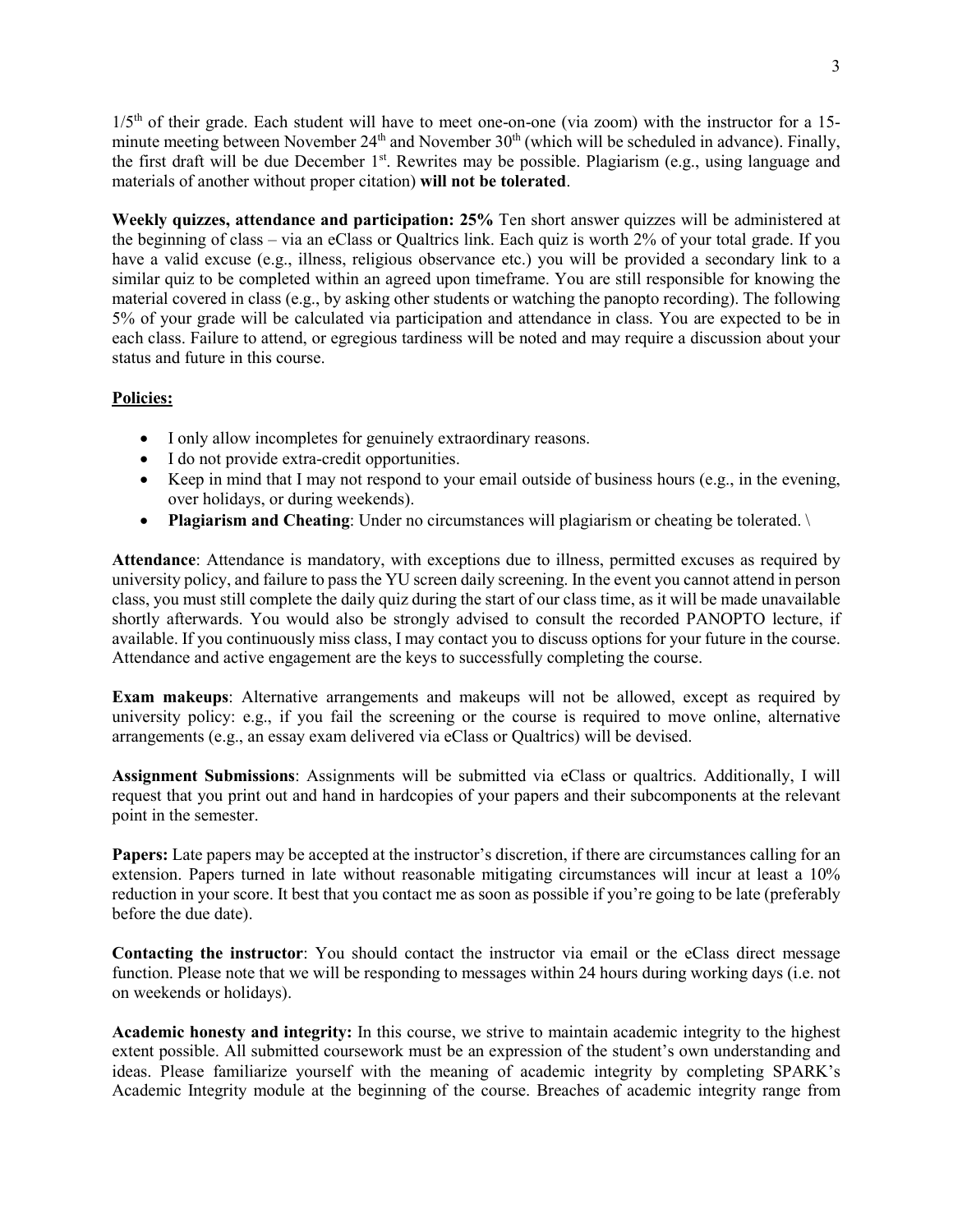cheating to plagiarism (i.e., the improper crediting of another's work, the representation of another's ideas as your own, etc.). All instances of academic dishonesty in this course will be reported to the appropriate university authorities, and can be punishable according to the Senate Policy on Academic Honesty.

**Turnitin:** To promote academic integrity in this course, students will be normally required to submit their written assignments to Turnitin (via the course eClass) for a review of textual similarity and the detection of possible plagiarism. In so doing, students will allow their material to be included as source documents in the Turnitin.com reference database, where they will be used only for the purpose of detecting plagiarism. The terms that apply to the University's use of the Turnitin service are described on the Turnitin.com website.

**"Closed-book" policy:** It is expected that students will complete in-person quizzes and exams on their own without help from any other person, and without access to notes, articles covered in class, or other materials that have been provided over eClass. These quizzes and exams are designed so that you can complete them without referring to minutia in the text, and doing so with consume valuable time that would be better used in thinking through the essay and answer prompts. In the event that the course is moved online, quizzes and exams may be "open book" at the instructor's discretion. In this event, more information will be provided. Intellectual property: All course material (this syllabus, power points, assignments, paper rubrics, etc), except the outside assigned articles, is the intellectual property of the course instructor and cannot be reproduced in any way without my permission. Assigned articles are the intellectual property of their respective copyright holders and usually cannot be reproduced or posted publicly.

**Course recordings:** Any recordings for this course should be used for educational purposes only and as a means for enhancing accessibility. Students do not have permission to duplicate, copy and/or distribute the recordings outside of the class (these acts can violate not only copyright laws but also FIPPA).

**Student conduct:** All students are expected to treat their fellow students and the instructor with respect and charity, both in class in person and on any of our online platforms. Especially through mediums like Zoom and the course eClass, no form of harassment, trolling, or disrespect will be tolerated.

**Grading:** The grading scheme for the course conforms to the 9-point grading system used in undergraduate programs at York (e.g.,  $A<sup>+</sup> = 9$ ,  $A = 8$ ,  $B<sup>+</sup> - 7$ ,  $C<sup>+</sup> = 5$ , etc.). Assignments and tests<sup>\*</sup> will bear either a letter grade designation or a corresponding number grade (e.g.  $A+ = 90$  to 100,  $A = 80$  to 90,  $B+ = 75$  to 79, etc.). Final course grades may be adjusted to conform to Program or Faculty grades distribution profiles.

#### *If and only if we must move to zoom:*

**Zoom sessions:** For those attending the live Zoom classes, you are not allowed to take any screenshots or recordings of any kind. This is to respect the privacy of your fellow students. Recordings of the lecture portions (which only involve myself) and my slides will be made available on eClass. You also do not have permission to reproduce any lecture recordings on any platforms or websites outside of eClass.

**Video policy:** I understand that some of you might have privacy concerns about using your video during Zoom classes, and that others might have limited internet bandwidth that might make live-streaming difficult. Therefore, it is not required that students have their videos on if meetings must be moved online. That being said, having video cameras on can make a big difference in terms of creating a sense of community within our class, so that we feel more like a normal, in-person classroom. For this reason, I do very sincerely encourage you to use your video as much as possible if privacy or tech issues are not preventing you from doing otherwise. If you do need to keep your video off, please be sure to put a profile photo on your Zoom account, so that your classmates feel like they are talking to a person, rather than a black box with a name in it.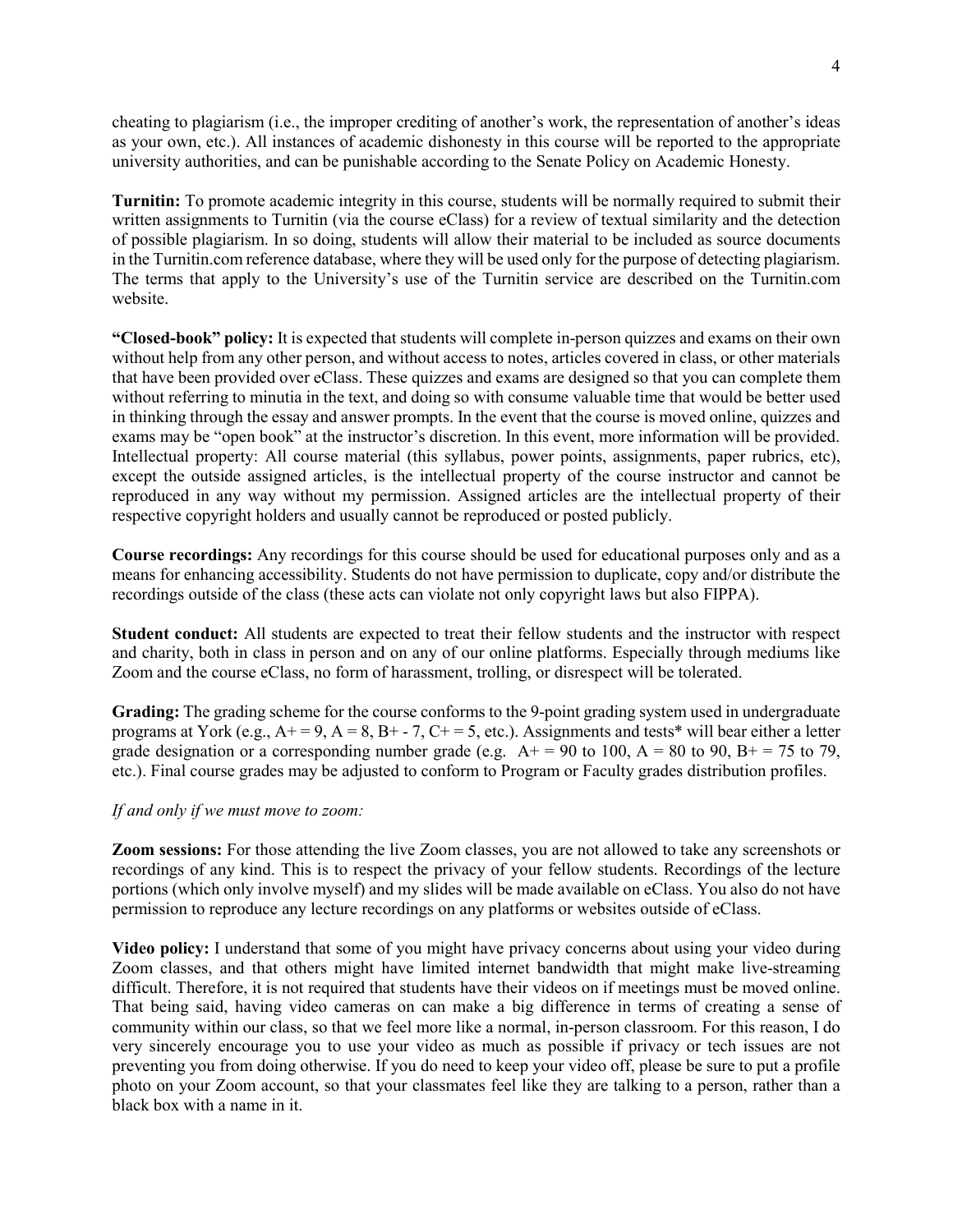**Zoom Chat policy**: If meetings are held on Zoom, the option to privately message other students in the chat will be disabled. Messages in the public chat should be respectful and stay on point.

**Student Accommodations:** We are committed to fairly accommodating students with disabilities. Please contact the instructors and Student Accessibility Services (https://accessibility.students.yorku.ca/) as soon as possible, and we will all work together to find a fair accommodation. Note that in addition to sending the letter, accommodations for individual assignments must specifically be requested well ahead of the assignment's deadline.

# **Texts**

Papers and readings will be posted on our eClass site. It is your responsibility to check the eClass site for new readings as they are made available.

|                | <b>Date</b> | <b>Topic</b>         | Reading                                         | A. 1           | A. 2 |
|----------------|-------------|----------------------|-------------------------------------------------|----------------|------|
|                | $8-$        | syllabus day         | - selections from twitter & Jerry Fodor (not to | Q1             |      |
|                | Sep         |                      | be read in advance)                             |                |      |
| $\overline{2}$ | $15 -$      | - Historical origins | 1. Boring, Edwin. (2008/1929). A History of     | Q2             |      |
|                | Sep         | of modern            | Experimental Psychology Volume 1, Chapter 4     |                |      |
|                |             | neuroscience         | "Physiology of the Brain: 1800-1870" p. 58-76.  |                |      |
|                |             | - How neurons        | 2. Churchland, Patricia. (1986)                 |                |      |
|                |             | work                 | Neurophilosophy, Chapter 1 "The science of      |                |      |
|                |             | - Staining &         | Nervous Systems: A Historical Sketch" p 13-     |                |      |
|                |             | Lesioning as         | 34, & Chapter 2 "Modern Theory of Neurons"      |                |      |
|                |             | Methods              | Sections 2.1, 2.2. & 2.3* p, 36-77.             |                |      |
|                |             |                      | Optional: James, William (1890/1918).The        |                |      |
|                |             |                      | Principles of Psychology Vol.1, Chapter 2 "The  |                |      |
|                |             |                      | Functions of the Brain" p 10-39                 |                |      |
| $\overline{3}$ | $22 -$      | - Explanation and    | 1. Stinton, Catherine & Sullivan, Jacqueline    | Q <sub>3</sub> |      |
|                | Sep         | values in            | (2017). "Mechanistic explanation in             |                |      |
|                |             | (Neuro)science       | neuroscience" p. 375-388                        |                |      |
|                |             |                      | 2. Longino, Helen (2004), "How values can be    |                |      |
|                |             |                      | good for science", p. 127-142                   |                |      |
|                |             |                      | 3. Craver, Carl (2020) "Levels of               |                |      |
|                |             |                      | Mechanisms" p. 427-439                          |                |      |
| $\overline{4}$ | 29-         | - The Neuron         | 1. Cao, Rosa (2014). "Signaling in the brain:   | Q <sub>4</sub> |      |
|                | Sep         | Doctrine             | In search of functional units" p. 891-901.      |                |      |
|                |             | - Electrophysiology  | 2. Wurtz, Robert & Sommer, Marc (2006)          |                |      |
|                |             | as Method            | "Single Neurons and Primate Behavior" p.123-    |                |      |
|                |             |                      | 139                                             |                |      |
|                |             |                      | 3. Hubel & Wiesel (1959) "Receptive fields in   |                |      |
|                |             |                      | cat striate cortex" p. 574-591                  |                |      |

#### **READING LIST DRAFT 1**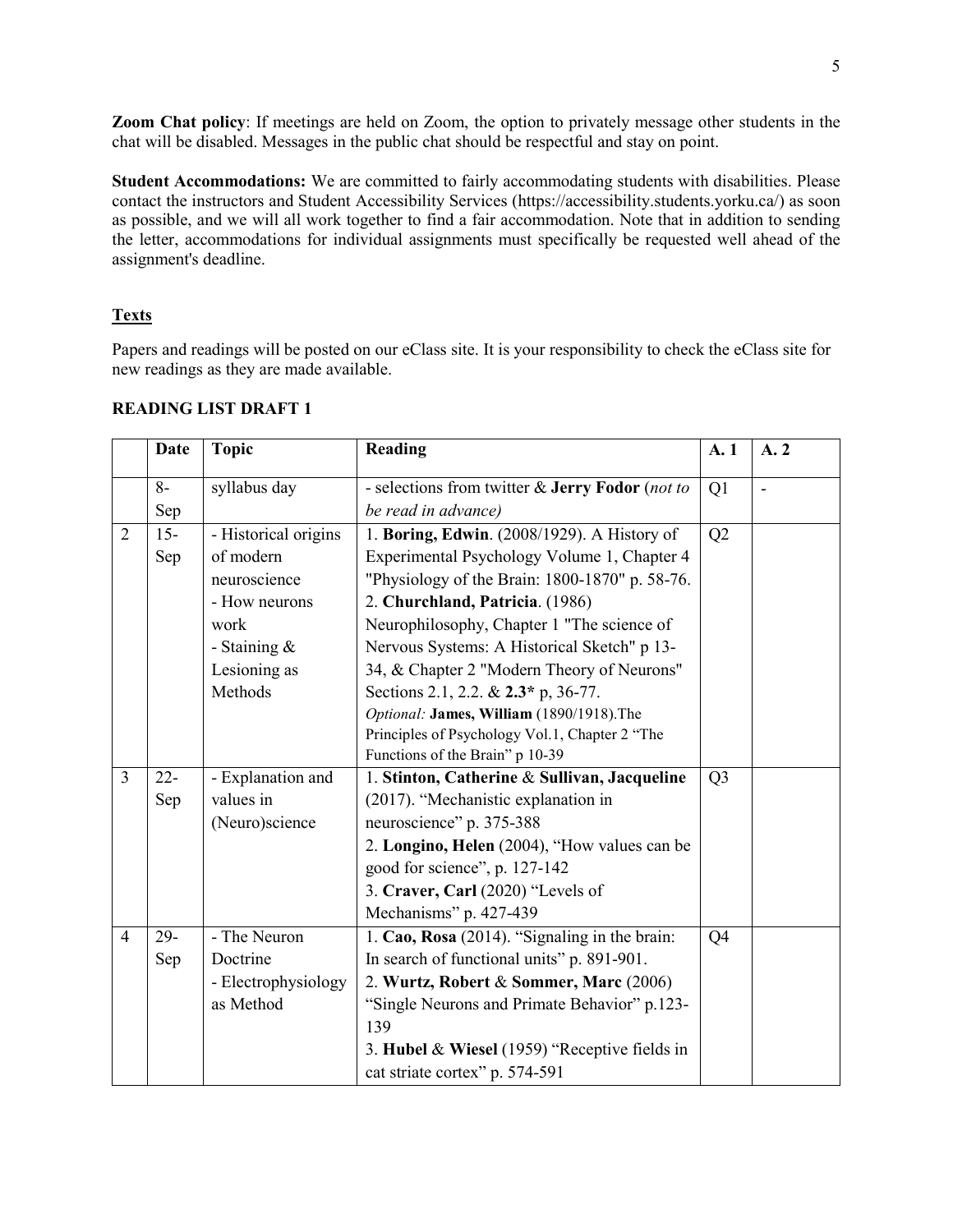|   | $13 -$     | no meeting        | Fall break                                               |                |          |
|---|------------|-------------------|----------------------------------------------------------|----------------|----------|
|   | Oct        |                   |                                                          |                |          |
| 6 | $20 -$     | midterm           | In class short answer and essay midterm                  | Q <sub>5</sub> |          |
|   | Oct        |                   |                                                          |                |          |
| 7 | $27 -$     | - Society in the  | 1. Churchland, Patricia. (1986)                          | Q <sub>6</sub> | Intro to |
|   | Oct        | brain             | Neurophilosophy, Chapter 2 "Modern Theory                |                | paper    |
|   |            | - Is addiction a  | of Neurons" Sections 2.4 p, 77-97.                       |                | writing, |
|   |            | Brain disease?    | 2. Jordan-Young, Rebecca & Rumiati,                      |                | topics   |
|   |            | - Is the brain    | Raffaella (2012) "Hardwired for Sexism?                  |                | and      |
|   |            | gendered?         | Approaches to Sex/Gender in Neuroscience" p.<br>305-315. |                | timeline |
|   |            |                   | 3. Leshner, Alan (1997) "Addiction is a Brain            |                |          |
|   |            |                   | Disease and it matters" p. 45-47                         |                |          |
|   |            |                   | 4. Grifell, Marc & Hart, Carl (2018). "Is                |                |          |
|   |            |                   | drug addiction a brain disease?" p. 160-167.             |                |          |
|   |            |                   | 5. Hart, Carl (2017) "Viewing addiction as a             |                |          |
|   |            |                   | brain disease promotes social injustice" p.1             |                |          |
|   |            |                   | 6. Bedi, G. et al. (2017) "Addiction as a brain          |                |          |
|   |            |                   | disease does not promote injustice" p.610                |                |          |
|   |            |                   | Optional:                                                |                |          |
|   |            |                   | Hart, Carl (2020) "Exaggerating harmful drug             |                |          |
|   |            |                   | effects on the brain is killing black people" p. 215-    |                |          |
|   |            |                   | 218.                                                     |                |          |
|   |            |                   | Rippon, Gina et al. (2014) "Recommendations for          |                |          |
|   |            |                   | sex/gender research in neuroimaging" p. 1-14.            |                |          |
| 8 | $3-$       | - Neuroimaging as | 1. Bandettini, Peter (2006) Chapter 9                    | Q7             | topics   |
|   | <b>Nov</b> | method            | "Functional Magnetic Resonance Imaging" p.               |                |          |
|   |            | - the Univariate  | 193-223.                                                 |                |          |
|   |            | Doctrine          | 2. Haxby, James (2010) "Multivariate pattern             |                |          |
|   |            | - Introduction to | analysis of fMRI data" p.55-68                           |                |          |
|   |            | Multivariate      | 3. Poldrack, Russ (2010) "Subtraction and                |                |          |
|   |            | methods           | Beyond" p. 147-159                                       |                |          |
|   |            |                   | 4. Haynes, John-Dylan (2015) "A Primer on                |                |          |
|   |            |                   | pattern-based approaches to fMRI" p.257-270.             |                |          |
| 9 | $10-$      | Case studies:     | 1. Raichle, Marcus (2015) "The Brain's                   | Q8             | abstract |
|   | Nov        | - Default mode    | Default Mode Network" p. 433-447.                        |                |          |
|   |            | network           | 2. Klein, Colin (2014) "The brain at rest" p.            |                |          |
|   |            | - Working memory  | 974-985.                                                 |                |          |
|   |            |                   | 3. D'Esposito, Mark & Postle, Bradley                    |                |          |
|   |            |                   | (2015) "The Cognitive Neuroscience of                    |                |          |
|   |            |                   | Working Memory" p. 115-142                               |                |          |
|   |            |                   | 4. Postle, Bradley (2006) "Working memory                |                |          |
|   |            |                   | as an emergent property of the mind and brain"           |                |          |
|   |            |                   | p. 23-38                                                 |                |          |